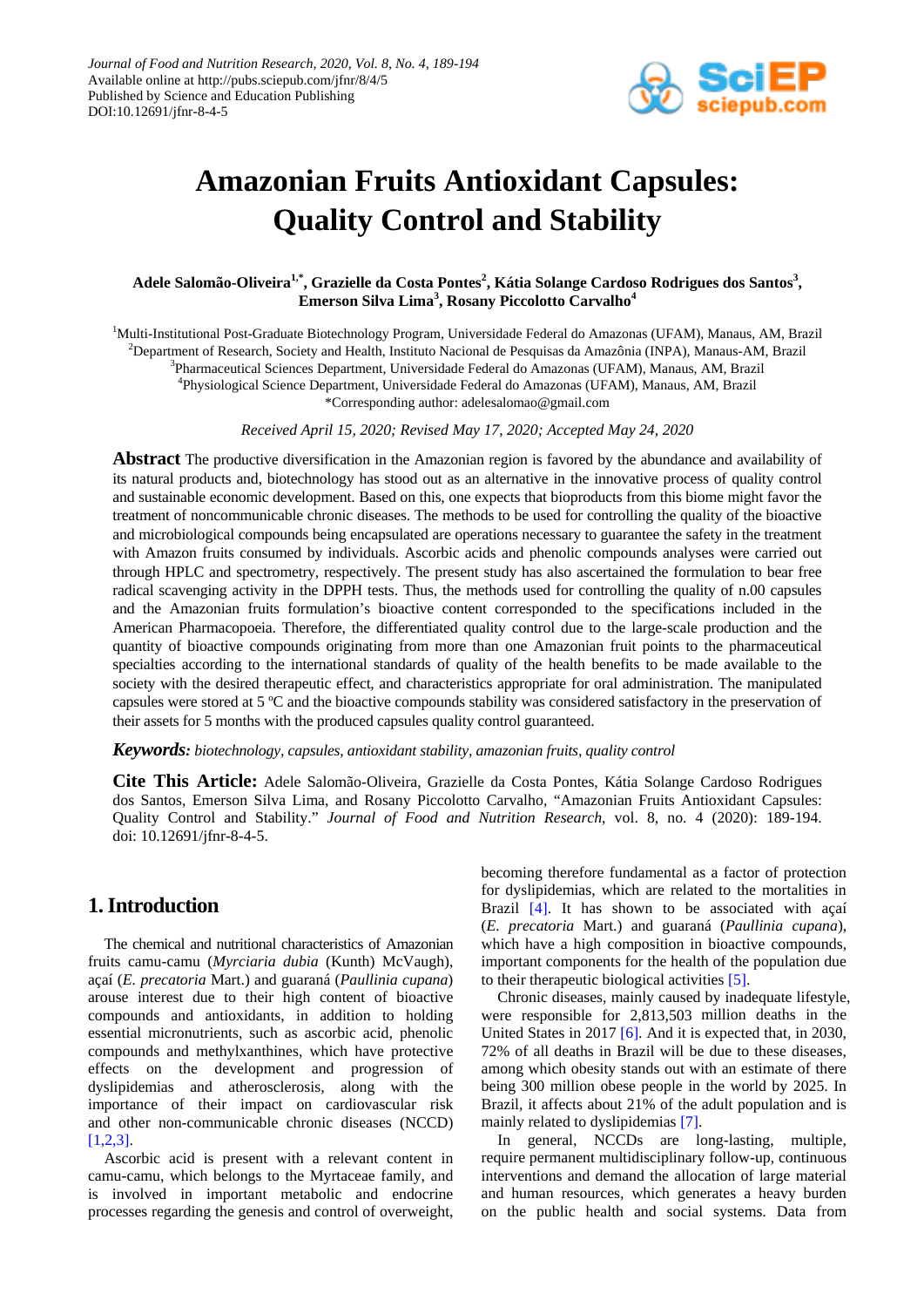the Ministry of Health reveal the Unified Health System (UHS) to spend R\$ 490 million every year for the treatments of diseases associated with obesity [\[8\].](#page-5-4)

Metabolic Syndrome (MS), defined as a set of metabolic and hemodynamic abnormalities, frequently present in the obese individual, has also been highlighted in the literature in recent decades, in view of dyslipidemias as risk factors, with a worrying increase in the incidence of NCCD [\[9,10\].](#page-5-5)

Studies have shown a significant decrease in markers of oxidative stress, weight reduction, lipid and glycemic profile, and the increase in HDL-c levels in camu-camu consumers, whereas these changes are not observed in synthetic vitamin C consumptio[n \[1\].](#page-4-0)

Thus, the above mentioned Amazonian fruits are interesting sources of bioactive compounds and natural antioxidants, indicating promising prospects both for formulations of bioproducts and for a product to keep on retaining its bioactive substance's chemical stability, integrity and declared potency within the specified limits. The loss of chemical stability can be determined by intrinsic and extrinsic factors and lead to a change in the concentration of the active principle, leading to a decrease in the dose intended for consumption [\[11\].](#page-5-6) And in order to guarantee the estimated amount, as well as the stability of the antioxidant compounds of the above mentioned Amazonian fruits, the quality control of the manipulated capsules containing the nutritional supplement is of fundamental importance, so that the bioactive action keeps on being effective throughout the period it is being administered.

The present study has aimed to conduct the Amazonian fruits crude extracts-based encapsulation, keeping in mind their quality control, bioactive compounds physicochemical characteristics and stability so as to warrant them to be used for the treatment of NCCD.

# **2. Material and Methods**

#### **2.1. Elaboration of the Supplement**

The camu-camu (*Myrciaria dubia* (kunth) Mc Vaugh), açaí (*Euterpe precatoria* Mart.) and guaraná (*Paullinia cupana*) fruits raw extracts were prepared at the Laboratory of Chemistry of Natural Products / UFAM and the laboratory of chemistry of natural products of the Amazonian Biotechnology Center (ABC[\) \[12\].](#page-5-7)

The process of elaboration of the supplement containing Amazonian fruits is under the protection of the National Institute of Industrial Property (NIIP) under the Process number: BR 10 2018 068302 0 (unpublished data).

#### **2.2. Microbioogical Analysis of Nutraceutical**

Microbiological analyses were carried out in the Microbiology Laboratory (INPA), in the amount of 10 g of the nutraceutical, for quantification of total coliforms, fecal coliforms and fungi in triplicates, according to the recommendations of the American Public Health Association (APHA) [\[13\],](#page-5-8) as well as the current legislation [\[14,15\].](#page-5-9)

#### **2.3. Centesimal Analysis**

The determined formulation was analyzed in the Laboratory of the Coordination of Research in Food Technology - CPTA / INPA. The analyzes were performed in triplicate, and the results were expressed according to each method employed based on the principles of the Analytical Standards of the Adolfo Lutz Institute [\[16\]](#page-5-10) and the Association of Official Analytical Chemistry [\[17\].](#page-5-11)

The determination of the moisture in the formulation was carried out by direct heating in the oven at 105°C, followed by individual weighing's, in an analytical balance previously leveled and tared, until obtaining constant weight.

The determination of proteins ware based on the determination of nitrogen through the Kjeldahl digestion process, which consists of three phases:

- Digestion The organic matter in the sample is decomposed with sulfuric acid and a catalyst, where the nitrogen is transformed into ammoniacal salt. The digester used was the Tecnal TE-007 MP, 220 V.
- Distillation Ammonia is released from the ammoniacal salt by reaction with hydroxide and received in an acid solution (saturated boric acid - 5 ml) of known volume and concentration.
- Titration The amount of nitrogen present in the sample is determined by titrating the excess of the acid used in the distillation with hydroxide.

Since the nitrogen content of the different proteins is approximately 16%, the empirical factor 6.25 is introduced to convert the number of grams of nitrogen found in the number of grams of protein. And the value of the proteins was expressed in percentage, according to the equation (1) below  $[17]$ :

<span id="page-1-0"></span>
$$
\frac{(V_a - V_b) \times 0.02 \times 0.014 \times f \times 6.25 \times 100}{P} = protideos \quad (1)
$$

With:

 $V_a$  = sample volume,

 $V_b$ = white volume,

Fc= correction factor =  $0.14$ ,

 $P = g$  of the sample

Concentration of 0.02 M hydrochloric acid spent in titration

 $Fv = HCl$  conversion factor = 1.0526315789

The determination of lipids was carried out by extraction with hexane solvent, using a Soxhlet apparatus as extractor for 6 h [\[16\].](#page-5-10)

The ashes of the samples were determined by incinerating the samples defatted and dried in a muffle at 550º C, with the aid of a EDGCON 1 P, 220V equipment, São Paulo, Brazil, for 4 h.

For crude fiber determination, the samples were desiccated and degreased, and the digestion procedures were used in acidic medium (1.25% H2SO4), followed by digestion in alkaline medium (1.25% NaOH) in the determiner of fiber TE-146 / 8-50 TECNAL, according to the method indicated by the Instituto Adolfo Lutz  $[16]$ .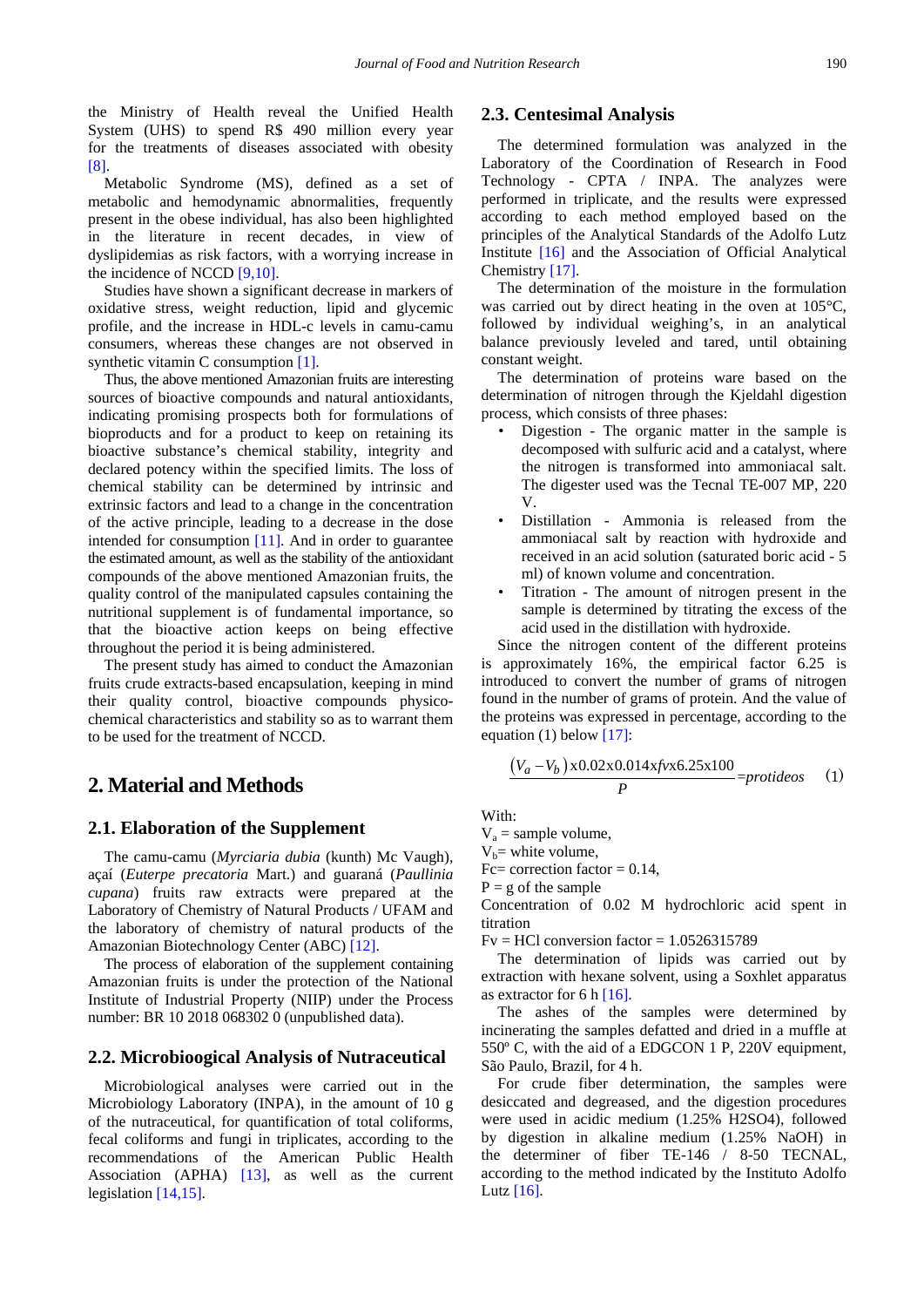## **2.4. Estimated Energy Calculation**

The carbohydrate content was estimated by the difference between 100 and the sum of the percentages of moisture, protein, total lipids, fibers and ashes.

The caloric value of the formulation was estimated from the centesimal composition using the following Atwater conversion factors: 9 kcal per gram of lipids, 4 kcal per gram of proteins, 4 kcal per gram of carbohydrates [\[18\].](#page-5-12)

## **2.5***.* **Stability of Phenolic Compounds, Ascorbic Acid (AA) and Antioxidant Activity of the Supplement**

The analyses of the total phenolic compounds present in the formulation were analyzed by the Folin-Ciocalteu method with modifications [\[19\].](#page-5-13) The determination of AA was performed using the high performance liquid chromatography (HPLC) method [\[20\].](#page-5-14)

In order to analyze the antioxidant activity, the DPPH sequestration method (IC50), performing the microplate reading on the ultraviolet spectrometer at 517nm [\[21\].](#page-5-15)

In addition to quantifying the supplement's active ingredients contents, monthly checks were carried out in the 6-month period.

## **2.6. Preparation of Capsules Containing the Supplement**

The preparation of n. 00 capsules was performed according to the techniques used in the studies using 20% of microcrystalline cellulose to the mass of the supplement, as diluent and stabilizer of the bioactive substances of the supplement  $[22]$ . The filling of the capsules was performed by leveling them in an EMA 2000 brand semi-automatic encapsulating device, with capacity of 240 capsules per cycle, with four, 20 capsules batches being manipulated, so as to conduct the subsequent tests in triplicate. The *dap* was then calculated as the ratio of the mass of powder which filled the volume of 0.95 ml, which is the volumetric capacity of the n. 00 shell.

## **2.7. Analysis of the Quality Control of Hard n.00 Capsules Containing the Supplement**

The capsules obtained by the master process were evaluated by the calculation of the mean weight (by non-destructive method), the relative standard deviation (or coefficient of variation), the percentage of variation of the theoretical content and also by the disintegration test following the description of the American Pharmacopoeia [\[23\].](#page-5-17)

#### **2.8. Average Weight**

The Mean Weight (*MW*) was calculated as the arithmetic average of the individual weight of 20 units of capsules randomly selected within the manipulated batch. Then, the MW Standard Deviation (*SD*) was calculated to determine the relative standard deviation (RSD), according to equation (2). For the analysis of the theoretical variation of the content of the capsules, among the 20 units that were individually weighed, the lowest and highest mass capsules were selected for the calculation of the Minimum Theoretical Quantity (Q*min. contend*) and the Maximum Theoretical Quantity (Q*max. contend*), respectively, through equations (3) and (4). Since the density relates mass and volume, the theoretical weight of the capsules (*TW*) was estimated by multiplying the apparent density (determined for the mixture of the camu-camu, açaí and guaraná freeze-dried powder with 20% of microcrystalline cellulose), by the capacity of the chosen casing V*caps*.), Plus the mass of the empty enclosure, according to equation (5).

$$
RSD = \frac{SD}{MW} x100
$$
 (2)

$$
Q_{min. \; content} = \frac{m_{lightest \; caps.}}{TW} \cdot x100 \tag{3}
$$

$$
Q_{max. \, content} = \frac{m_{heaviest \; caps.}}{TW} x100 \tag{4}
$$

$$
TW = (V_{caps.} x d_{ap}) + m_{caps.} \tag{5}
$$

## **2.9. Hard Capsule Disintegration Test**

In the disintegration test, six units of each batch of capsules were used, adding each capsule in each basket, and subjected to the disintegration of Nova Ethics under the experimental conditions using a thermostat to maintain ultrapure water at 37°C, with constant frequency and specific path according to the instructions of the disintegrating apparatus.

#### **2.10. Statistical Analysis**

The experiment was conducted in a completely randomized design in triplicate. The study data was organized into a spreadsheet of Microsoft Excel 2010 © software.

The analysis of variance and the Tukey Honest Significance Difference (HSD) for multiple comparisons were performed in Prisma software, version 6. The level of significance used for all tests was 5% ( $p < 0.05$ ).

## **3. Results and Discussion**

#### **3.1. Supplement's Microbiological Analysis**

Microbiological analyses showed acceptable results within the limits established by Anvisa [\[14\]](#page-5-9) for total coliforms, molds and yeasts, according to the recommendations of the American Public Health Association, APHA [\[13\]](#page-5-8) and other current legislation [\[15\].](#page-5-18) The results obtained from the microbiological count [\(Table 1\)](#page-3-0) showed that the sanitizing agent was effective in the elimination of pathogenic and deteriorating microorganisms, and that there was hygienic-sanitary safety in all processing stages for the raw stratum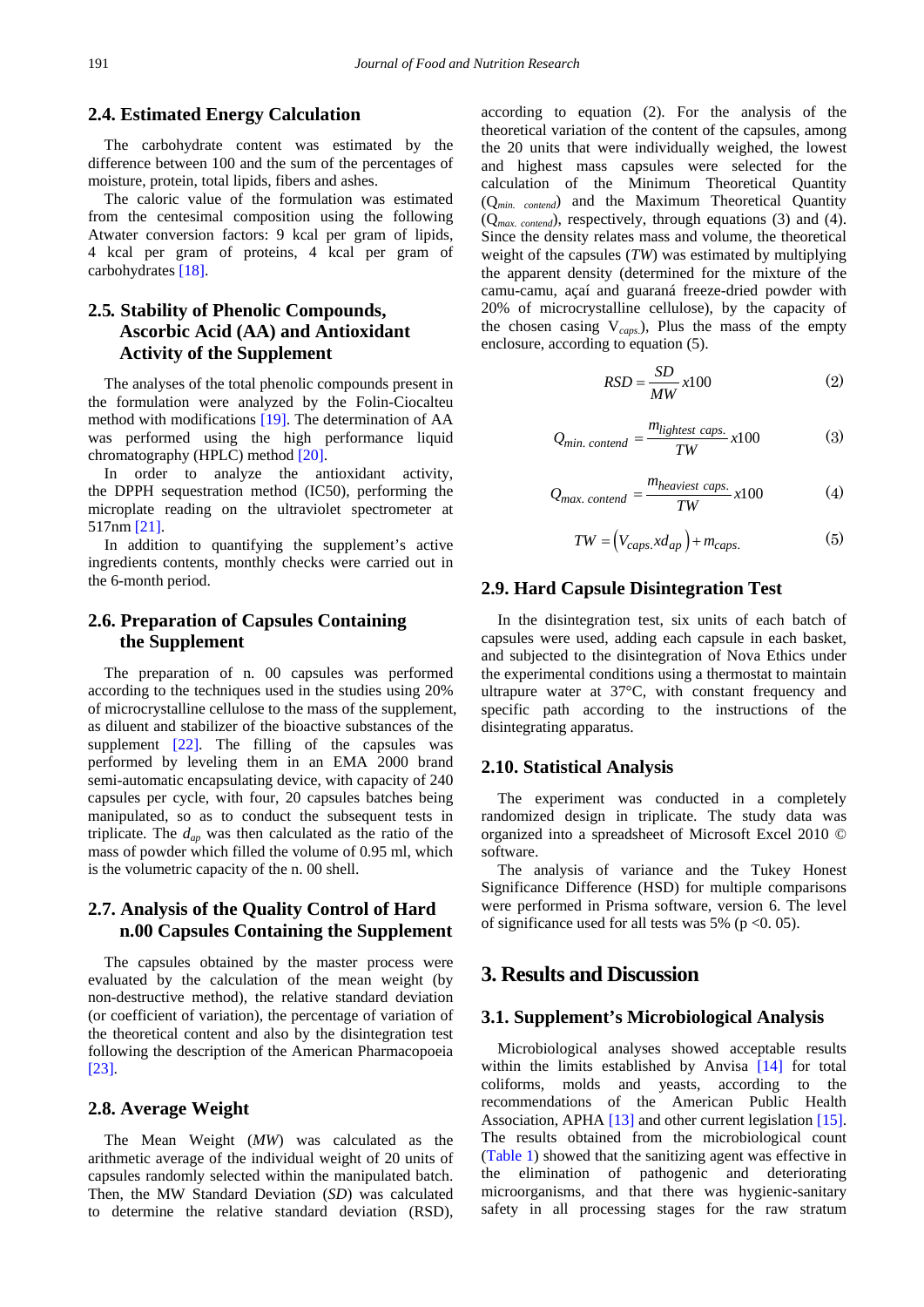preparation (raw material, prewash, sanitization, pulp, freezing and freeze-drying) and of the experimental ration (raw material, handling and time and temperature at the greenhouse).

**Table 1. Microbiological counts on camu-camu, açaí and guaraná sanitized with 5% sodium hypochlorite for 10'**

<span id="page-3-0"></span>

| 5% sodium hypochlorite for 10' |                 |                 |        |  |  |  |
|--------------------------------|-----------------|-----------------|--------|--|--|--|
|                                | Total coliforms | Fecal coliforms | Fungi  |  |  |  |
| Temperature $(^{\circ}C)$      | 37              | 45              | 35     |  |  |  |
| <b>Action Time</b>             | 24-48 h         | $24 - 48$ h     | 5 days |  |  |  |
| $MLN/g*$                       | 0.0             | 0.0             |        |  |  |  |
| $CFU/g**$                      | -               | -               | $<$ 10 |  |  |  |

\* MLN- Most Likelt Number

\*\* CFU – Colony Forming Unit.

#### **3.2. Centesimal Analysis of the Supplement**

**Table 2. Centesimal composition of the supplement, expressed g.100-1**

<span id="page-3-1"></span>

| Composition<br>$($ %)       | <b>Values</b><br><b>Average and SD</b> |
|-----------------------------|----------------------------------------|
| Moisture at $105^{\circ}$ C | $15.44 + 1.13$                         |
| Proteins                    | $7.34 + 0.58$                          |
| Lipidis                     | $3.62 + 0.22$                          |
| Total Carbohydrate*         | 67.83                                  |
| Ash                         | $3.65 \pm 0.98$                        |
| Fibers $(g)$                | $2.12+0.45$                            |
| Total Energy Value (kcal)   | 333.26                                 |

Values expressed in  $g.100<sup>-1</sup>$  of the nutraceutical, determinations in triplicate with their means and respective standard deviations.

\* Calculation by difference.

The result obtained from the centesimal analysis of the nutraceutical is shown in [Table 2.](#page-3-1) It is of fundamental importance to know the composition of the raw material in the application of different technological processes, as well as to interfere in the aspect of general quality,

influencing the sensorial attributes and the stability of the final product. The nutritional composition of the pericarp (pulp + peel) of the isolated camu-camu is considered to be of low content, on average with  $0.82 \pm 0.01$  and  $0.46 \pm 1.0$ 0.01[% \[25,26\].](#page-5-19)

According to Ordinance n. 27, dated January 13, 1998, from the Secretariat of Health Surveillance-SVS / MS, which recommends that for a solid food to have an adequate fiber source it must contain at least 3% of it in its composition. And in this study it was verified that the supplement presented 2.12 g fiber content.

## **3.3. Supplement's Bioactive Compounds Stability**

The results showed there to be no correlation between the variables ( $p > 0.05$ ) and the Smoothing Spline test for the stability of the bioactive compounds of the formulation for ascorbic acid (AA) and total phenols and for the activity antioxidant (DPPH) showed it to last for: 5, 4 and 6 months, respectively [\(Figure 1\)](#page-1-0).

For a product to have chemical stability, each drug contained in it must maintain chemical integrity and stated potency within the specified limits. The loss of chemical stability can be determined by intrinsic and extrinsic factors and lead to a change in the concentration of the active principle, leading to a decrease on the dose destined to the patient. The generally accepted limit for the chemical decomposition of pharmaceutical products is no more than 10%, as long as the decomposition products are safely identified and their effects known in advance [\[11\].](#page-5-6)

Studies on the stability of ascorbic acid in camu-camu found that its decomposition started at 60 days, with the time for the active concentration to decrease by 10% of the initial concentration under refrigeration temperature at 5 ° C, its microbiological quality [\[22\].](#page-5-16)



**Figure 1.** Stability of the bioactive compounds (A e B) and antioxidant activity of the supplement (C)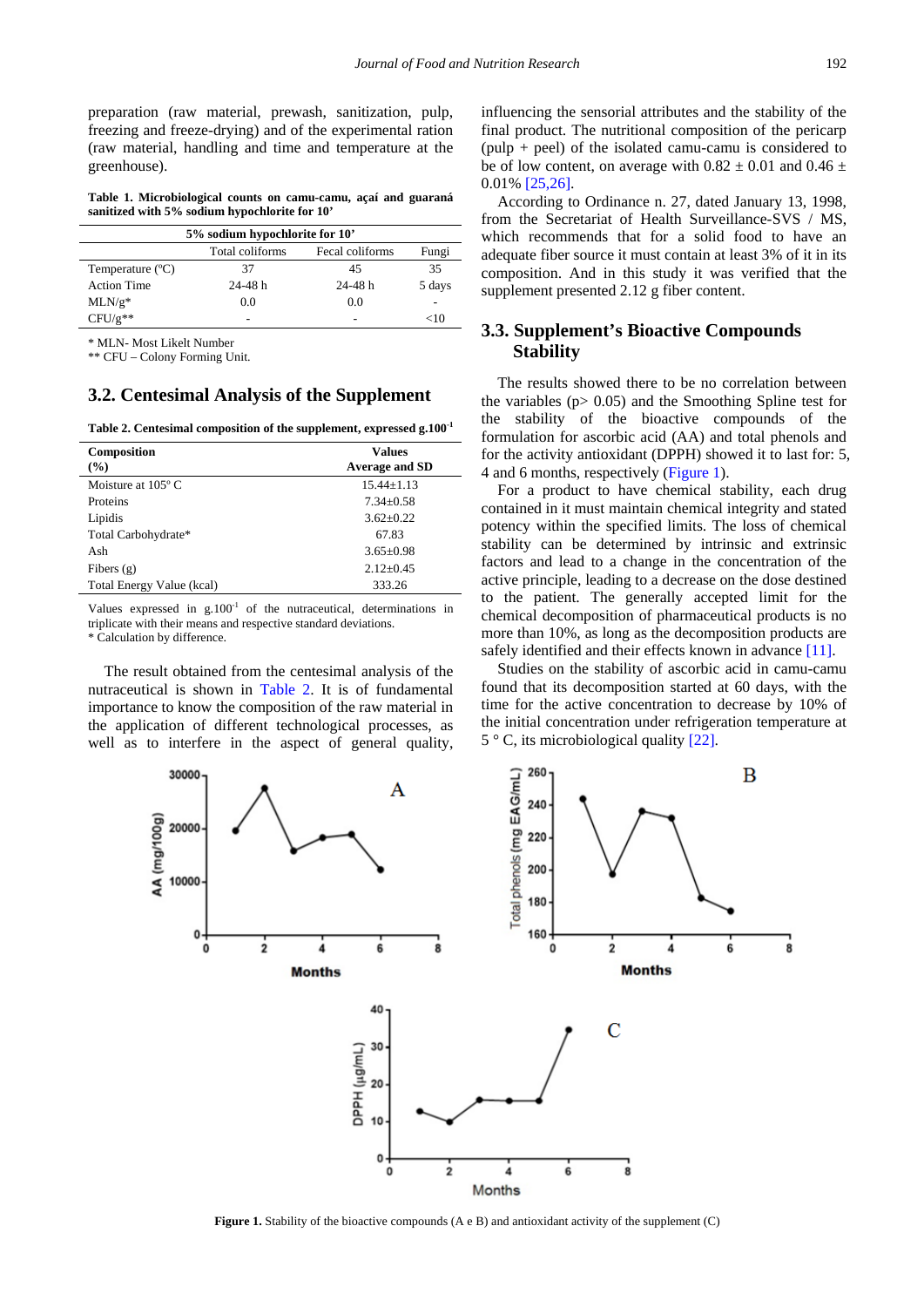For a product to have chemical stability, each drug contained in it must maintain chemical integrity and stated potency within the specified limits. The loss of chemical stability can be determined by intrinsic and extrinsic factors and lead to a change in the concentration of the active principle, leading to a decrease on the dose destined to the patient. The generally accepted limit for the chemical decomposition of pharmaceutical products is no more than 10%, as long as the decomposition products are safely identified and their effects known in advance [\[11\].](#page-5-6)

Studies on the stability of ascorbic acid in camu-camu found that its decomposition started at 60 days, with the time for the active concentration to decrease by 10% of the initial concentration under refrigeration temperature at 5 °C, its microbiological quality [\[22\].](#page-5-16)

## **3.4. Quality Control Analysis of Hard Capsules**

The calculated d*ap* was 0.32 g / mL, i.e., a n. 00 capsule, which has a volumetric capacity of 0.95 ml, contains a mass of 0.2876 g of the powder resulting from the mixture of the lyophilized and crushed supplement of Amazonian fruits plus  $20\%$  (w / w) of microcrystalline cellulose. As the weight of the n. 00 capsule is 0.11213 g (determined by the mean of 20 units), the expected *TW* of each capsule (wrapper + mass) is 0.4089 g, and the active (active) supplement content found was 230 mg.

[Table 3](#page-4-1) shows the calculated values of *MW*, RS*DPR,* Q*min. contend* and Q*max. contend* for the 4 batches handled. Since filled capsules weigh less than 300 mg, batches where all individual capsule values are within the range of  $\pm$  10% *MW* will be considered approved. Thus, since no unit had an individual mass value higher or lower than the limits calculated for each batch, all of them were considered approved in this enquiry. The lots were also considered approved with respect to the coefficient of variation or RSD, since the legislation recommends the calculated values not to exceed 4% [\[11\].](#page-5-6)

**Table 3. Calculated parameters for the quality control of the manipulated capsules**

<span id="page-4-1"></span>

| Lot | ΜW<br>(g) |        | RSD<br>SD<br>(% ) | Capsule<br>lighter |                        | Capsule<br>heavier |                        |
|-----|-----------|--------|-------------------|--------------------|------------------------|--------------------|------------------------|
|     |           |        |                   | m<br>(g)           | $Q_{teor.mín}$<br>(% ) | m<br>(g)           | $Q_{teor.max}$<br>(% ) |
|     | 0.2877    | 0.0023 | 0.8000            | 0.3997             | 97.75                  | 0.4122             | 100.81                 |
| 2   | 0.2895    | 0.0035 | 1.2090            | 0.4068             | 99.49                  | 0.4127             | 100.93                 |
| 3   | 0.2868    | 0.0030 | 1.0460            | 0.4039             | 98.78                  | 0.4100             | 100.27                 |
| 4   | 0.2863    | 0.0041 | 1.4321            | 0.4045             | 98.92                  | 0.4168             | 101.93                 |

The Q*min. contend* and Q*max. contend* are calculated to allow estimation of acceptable capsule weight variation since, by the non-destructive method, the capsules were not opened to determine content homogeneity experimentally. Thus, assuming that the powder mass of the that has been encapsulated is perfectly homogeneous, the acceptable range of content must be contained in the range of 90 to 110%. As the minimum and maximum determined content showed to be 97.75% and 101.93%, respectively, all the lots were considered definitively approved for the study's follow up.

## **3.5. Hard Capsule Disintegration Test**

The maximum time allowed for the hard capsules disintegration showed to be 45 minutes [\[24\].](#page-5-20) The results obtained in the disintegration of the samples are shown in [Table 4.](#page-4-2) It is possible to observe that all the samples complied with the test specifications, with these being approved, the samples maximum and minimum disintegration time was 8 min and 50 sec and 6 min, respectively.

**Table 4. Disintegration of master capsules**

<span id="page-4-2"></span>

| n | <b>Disintegration time</b> |  |
|---|----------------------------|--|
|   | 6 min and 00 sec           |  |
|   | 7 min and 50 sec           |  |
|   | 7 min and 10 sec           |  |
|   | 8 min and 50 sec           |  |
|   | 7 min and 20 sec           |  |
|   | 7 min and 40 sec           |  |

# **4. Conclusions**

The stability analysis of the antioxidant compounds of the crude extracts of lyophilized and encapsulated Amazonian fruit followed the norms of the International Pharmacopoeia, obtaining its stability in the period of 5 months. In addition, it was found that the controlled stages of the encapsulation process and the conservation under refrigeration temperature at 5°C were important to guarantee the fruit's physical-chemical and microbiological quality.

It was also demonstrated in this study that the produced capsules containing the supplement were approved in the test of average weight and disintegration, guaranteeing the quality control and the efficiency of the bioproduct, since the antioxidant compounds are easily oxidized in the presence of oxygen, luminosity, environment temperature, extended storage time and packaging, among other factors.

## **Acknowledgments**

The Authors thank the Federal University of Amazonas, the BIOPHAR, LIDETEF and LCQF laboratories, the National Research Institute of the Amazon for their support in physicochemical analyses and capsule quality tests, and the support provided by FAPEAM with the publication fee paid with PAPAC resource.

## **Funding**

This work was not supported by any financial support.

## **Conflicts of Interest**

The authors have no conflicts of interest to declare.

## **References**

<span id="page-4-0"></span>[1] Langley, P.C., Pergolizzi, J.V., Taylor, R., Ridgway, C., "Antioxidant and Associated Capacities of Camu Camu